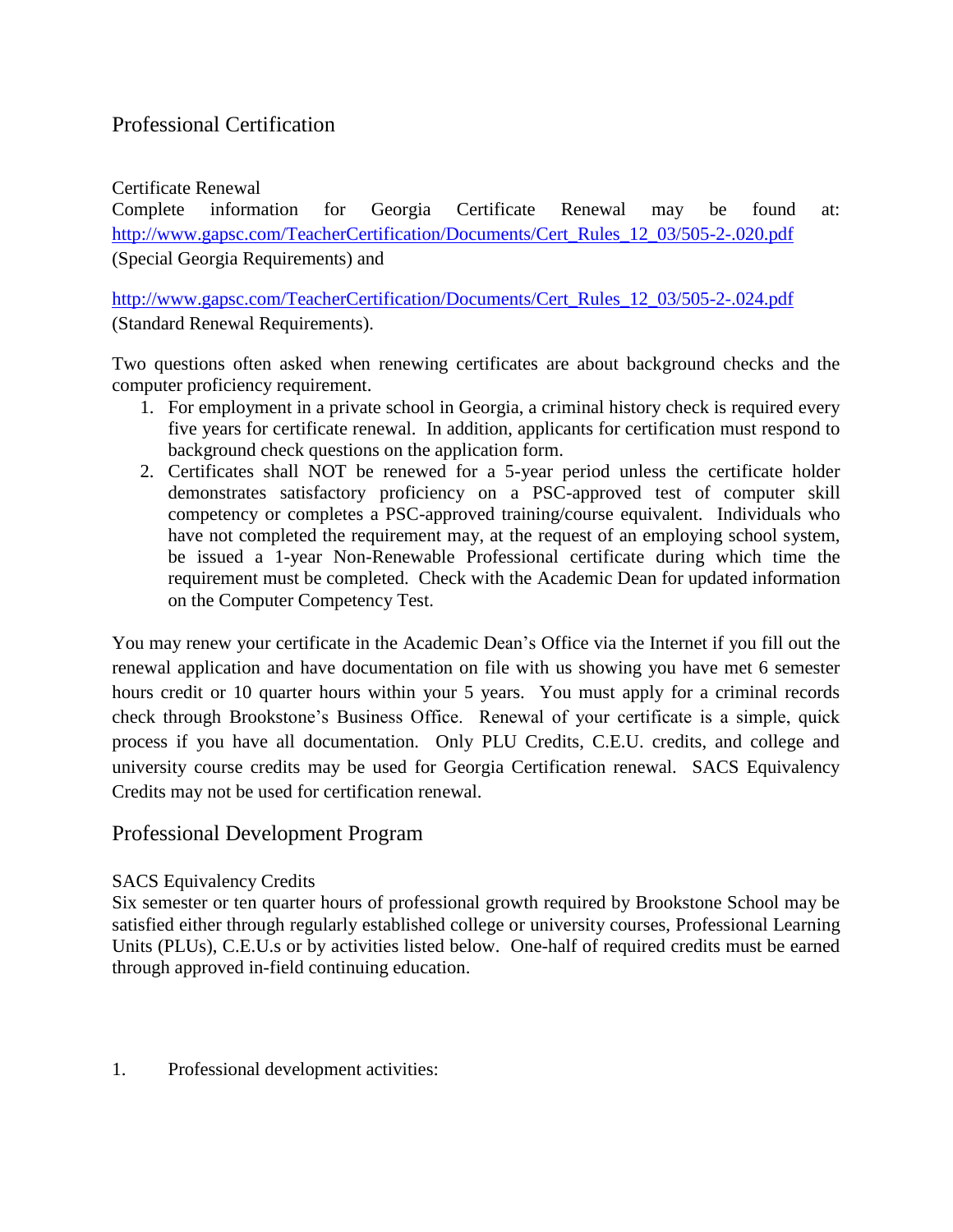- a. Brookstone School or MSCD professional development programs
- b. Individual professional development activities developed by employee and his/her immediate supervisor and relating to the employee's evaluation.
- 2. Committee work:
	- a. Serving on a school committee (curriculum, textbook, report card, advisory, etc.)
	- b. Serving on another school's accreditation committee (maximum credit of 8 clock hours per year)
	- c. Serving on own school's accreditation committee (maximum credit of 8 clock hours per year)
- 3. Workshops, conferences, and meetings that are sponsored by the school and directed by a professionally competent individual may be considered as equivalent activity. Such workshops, conferences, and meetings must have a clearly defined purpose and must be designed to improve the professional competency of the participants. For each eight contact hours spent in such activities, one-half semester hour of credit may be awarded.
- 4. Professional meetings or conventions that are sponsored by a collegiate institution, or a professional association, that address topics of professional interest, and that are organized and directed by qualified professionals may be considered for equivalency credit. One-half hour semester hour of credit may be awarded for each 12 hours of actual attendance at sessions of such meetings or conventions.
- 5. Writing, research, and presentations (maximum credit of 12 clock hours per year):
	- a. Publication of articles in professional publications (one-half semester hour of credit for each 2000 written words)
	- b. Presentation of research paper at professional meetings (one-half semester hour of credit for each 25 minutes of oral presentation)
	- c. Conducting of workshops (double the number of clock hours of the workshop, not to exceed maximum limit; credit awarded one time only for the same presentation, and if presenter does not receive monetary compensation)
- 6. Innovations (maximum credit of 8 clock hours per year):
	- a. Innovative programs or pilots approved in advance by Headmaster, Principal, or Academic Dean
	- b. Funded and implemented grants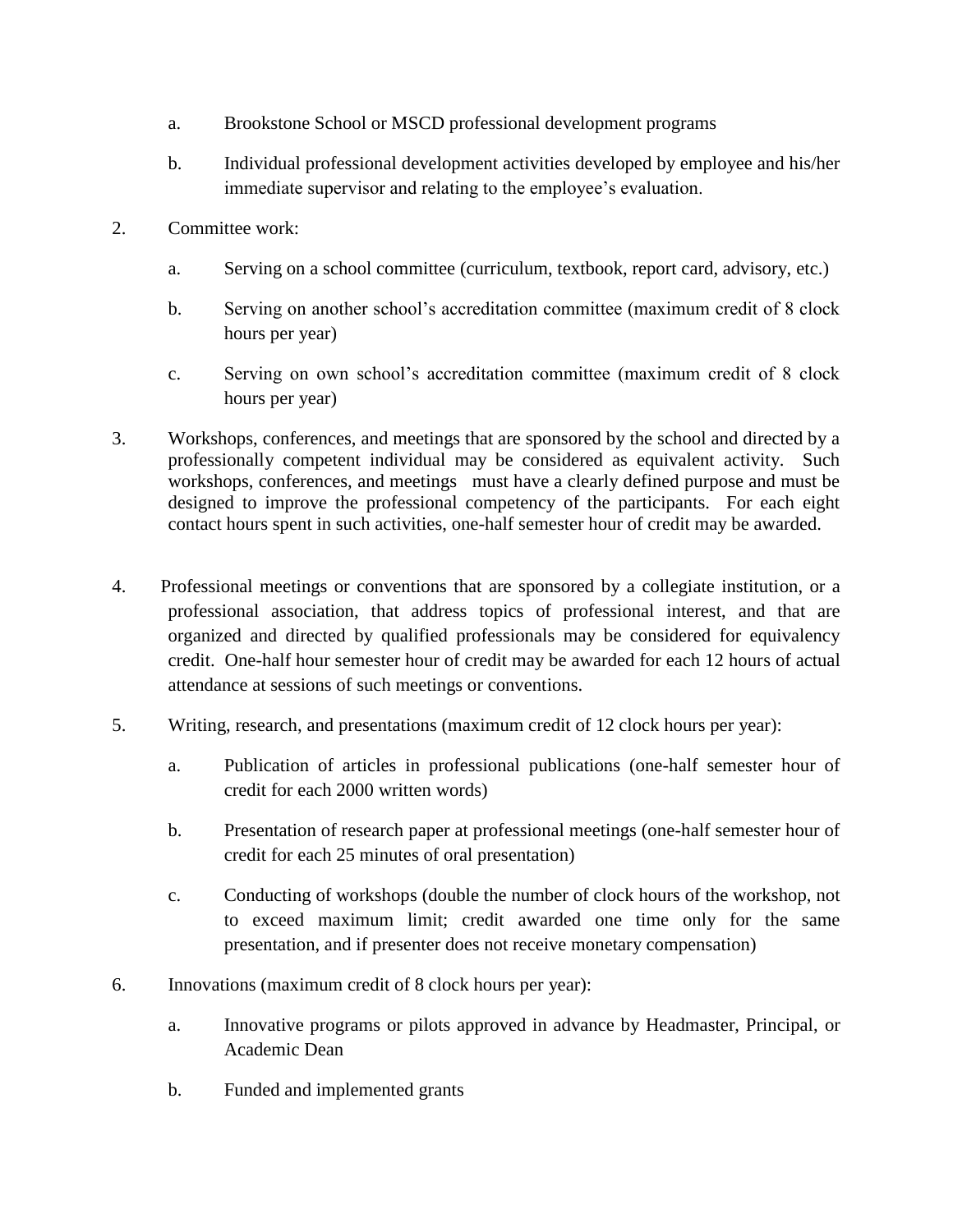- 7. Visitation observation (must be approved in advance by Headmaster, Principal, or Academic Dean; maximum credit of 8 clock hours per year)
- 8. Development of curriculum materials (must be approved in advance and verified by Principal or Academic Dean; maximum credit of 8 clock hours per year)
- 9. Individual Professional Reading (reading must relate to improving instruction in employee's assignment; maximum credit of 8 clock hours per year; must turn in a learning journal in order to receive credit)
- 10. Educational travel (sponsored by an educational institution or taken to improve knowledge and experience in teaching field; one-half semester hour of credit may be granted for each two weeks (14 days) or major portion thereof (8 days). Credit shall not be awarded unless a diary of the trip is prepared and filed with the Academic Dean (maximum credit of 10 clock hours per year)
- 11. College courses for graduate or audit credit (must be taken in field of education)
- 13. National Board for Professional Teaching Standards certification process (maximum credit of 60 clock hours; credit awarded one time only)
- 14. Other (must be approved by Headmaster, Principal, or Academic Dean with maximum credit established prior to activity)
- \*\*Examples of Other Professional Development for Equivalency Credit
- Book Study: credit awarded for individual professional reading up to the maximum in addition to actual clock hours of collaborative study and discussion
- Peer Coaching: credit awarded for actual observation time in addition to actual clock hours of pre- and/or post-observation conference and coaching/discussion
- Action Research: credit awarded based on a maximum set in advance by the school principal and Academic Dean
- Professional Learning Journal: separate credit awarded for the journal when kept in conjunction with other professional development activities, such as those listed on a Professional Development Plan (maximum credit of 4 clock hours per year)
- Mentoring a New Teacher: credit awarded for actual clock hours spent in mentoring a new teacher that can be documented through meeting agendas, minutes, and/or learning journals (maximum credit of 8 clock hours per year)

All equivalencies shall be approved in advance by the Academic Dean. The Academic Dean shall maintain a complete record of any activities for which equivalent credit, C.E.U., or PLU